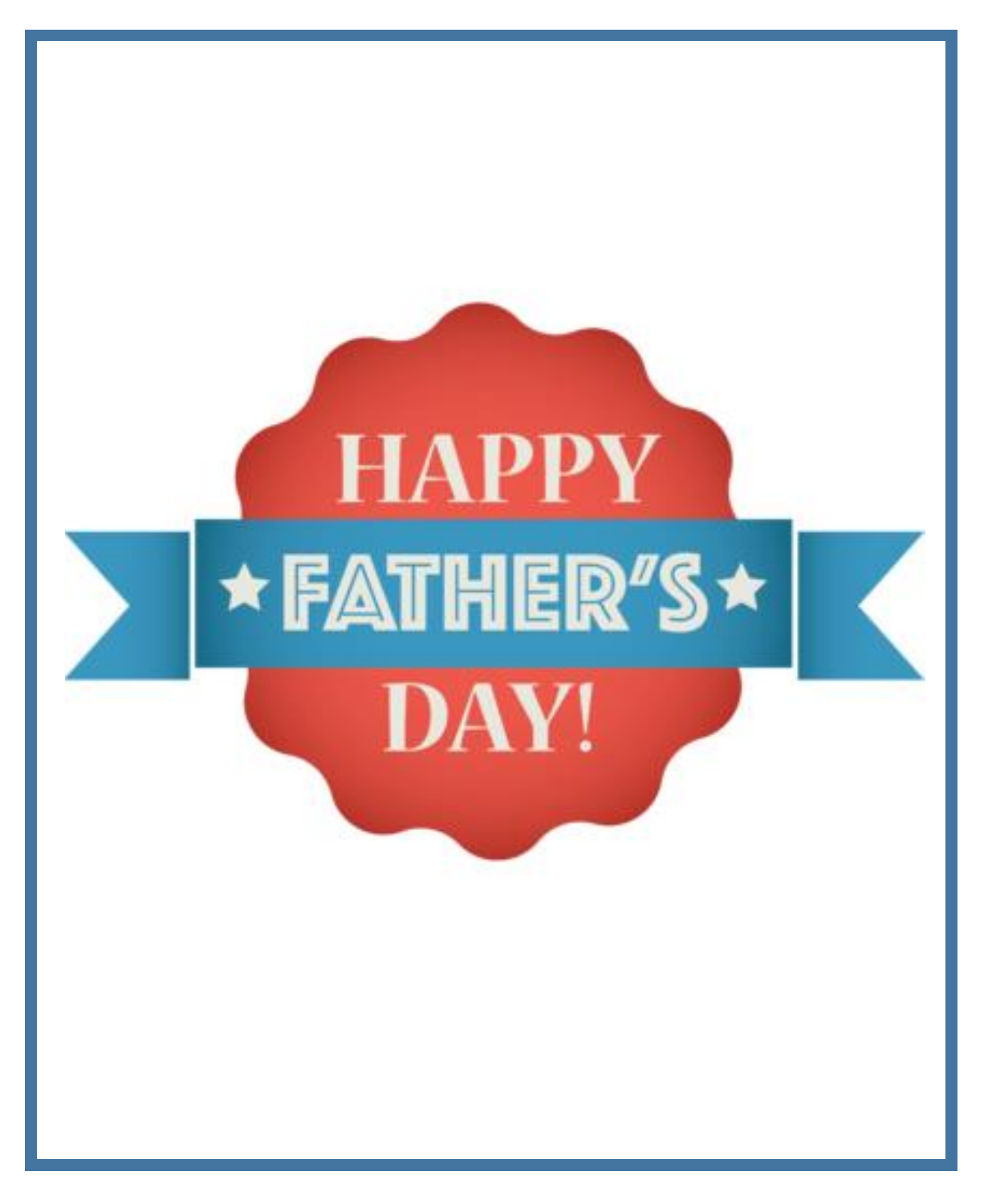# **Honoring our Fathers**

# **Fr. Anastasios Athanasiou & Family Honors**

Stephen Paliouras Harry Athanasiou Dino Rizos Chris Pappas Greg Pefferman Nico Papafil Lorne Seifert

**Yvonne Barlamas Honors**

Chuck Casto

# **Jackie Bennis Honors**

George A. Hackett Brother-in-law George J. Hackett Nephew

# **Barbara Casto Honors**

Chuck Casto Shawn Gradek Chris Casto

# **Sophia Contes Honors**

John Contes Jared Bovalino Leonard Kayafas Pete Kayafas Zachary Contes Aris Contes Jake Delmonico Clayton McGeary

## **Katerina Starrett Honors**

Theo Yakoumas

**Adam Gradek Honors**

Shawn Gradek Chuck Casto

# **Vanessa Kalcevic Honors** Robert Hamilton

Matthew Kalcevic

**John Kalcevic Honors** Eric Brown

**Nikolaos Kalcevic Honors** Thomas Starrett

### **Madeline Karnavas Honors**

Nicholas Karnavas Son Nigel Barksby Son-in-law

# **Carson and Mia Mohr Honor** Angelo Pournaras Brian Mohr

**Mia Mohr Honors** Eric Brown

#### **Carol Pournaras Honors**

Angelo Pournaras Brian Mohr Matthew Pournaras

# **Helen Zinkham Honors**

Ralph - Husband John - Son

# **Alex Vasilakis & Family Honors** Harry Kolokouris

Alex Vasilakis

# **Penny Peters Honors**

Ron Peters Ron Peters Jr. Mike Gubka

## **Sophia Chickos Honors**

Bill Chickos - Husband John Chickos - Son Gus Vasilakis Son-in-law

### **Thaddeus Skeriotis & Family**

**Honor Thaddeus** Ted Steve

# **Kathryn Stern Honors**

Charles Stern – Husband Zachery Economos Son-in-law Jason Gross Son-in-law

# **Kathleen Marvin & Valerie Lerch Honor** Walt Sickles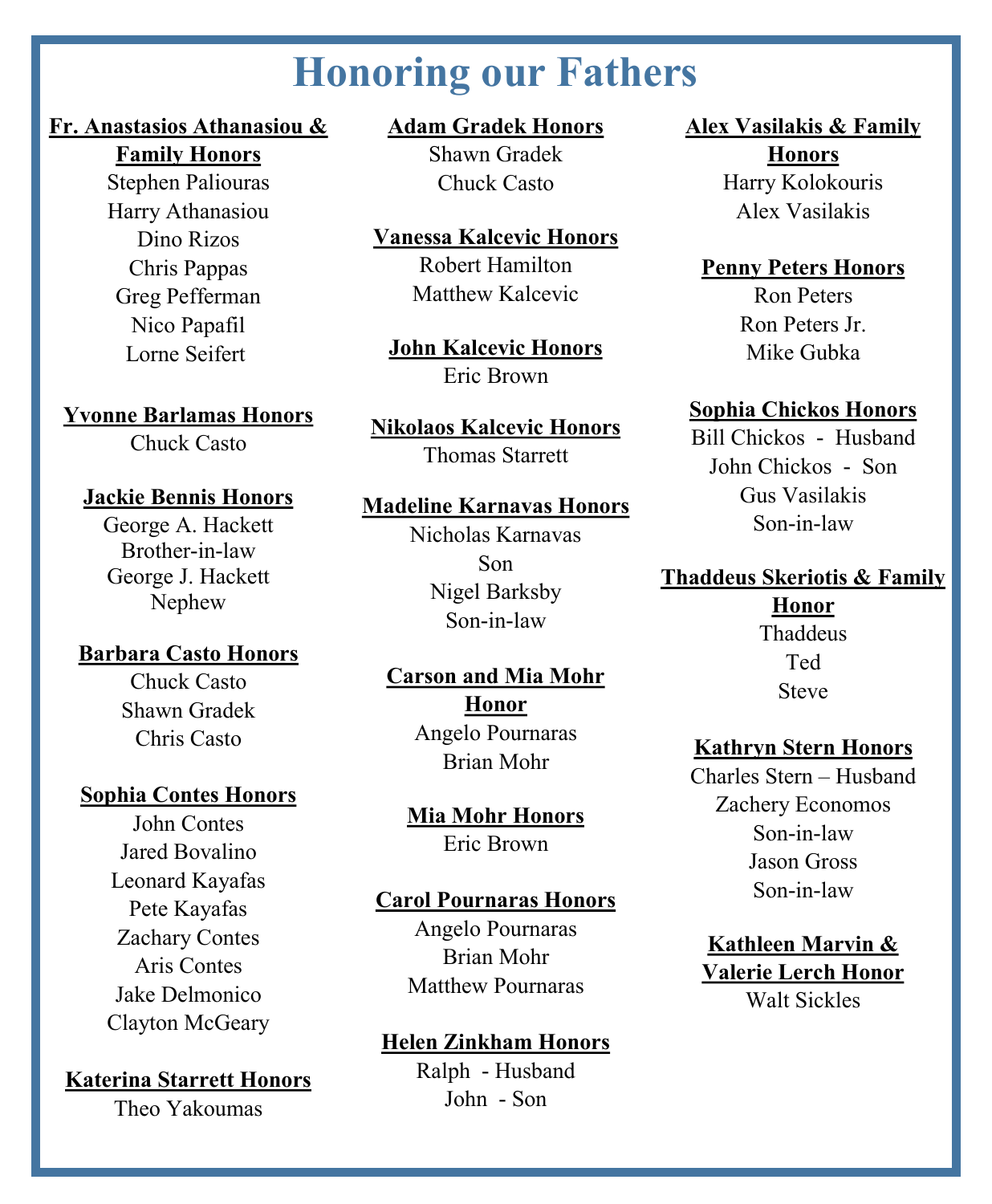# **Angeline Flaskos Honors**

# **Kathleen, Nicholas & Elena Marvin Honor**

Mike Marvin

#### **Paulette Wilson Honors**

Bruce Wilson John D. Wilson Matthew B. Wilson Joseph Wilson John B. Wilson Luther F. Ruckert

### **Raina Kanakis Honors**

Emanuel Kanakis - Dad Alex F. Barlamas Raina's Nono Alex W. Barlamas Will's Nono Dave Urban Will's Grandfather

### **Faith Dickinson Honors**

John Solomich Mike Solomich John Knoll Jason Fedash Billy Fedash Brian Robson Joe Ondrako

# **Joanne Jamis Cain Honors**

John James Cain James Cain Steve Bagiatis

Harry Michael Bill John

# **Andrea Schriver Honors**

Nigel Barksby - Husband Nicholas Karnavas - Brother Norman Barksby Son-in-law Don Noel Son-in-law

# **Virginia Theodore, Victoria Mason, Jordan, Sandy,**

**Olivia, & Sara Honor** 

John Theodore Joe Thomas

# **Katina Flaskos Honors**

Demetrios Daskalakis George Daskalakis Tom Moran Taki Darakos Doug DiSanti John Velisaris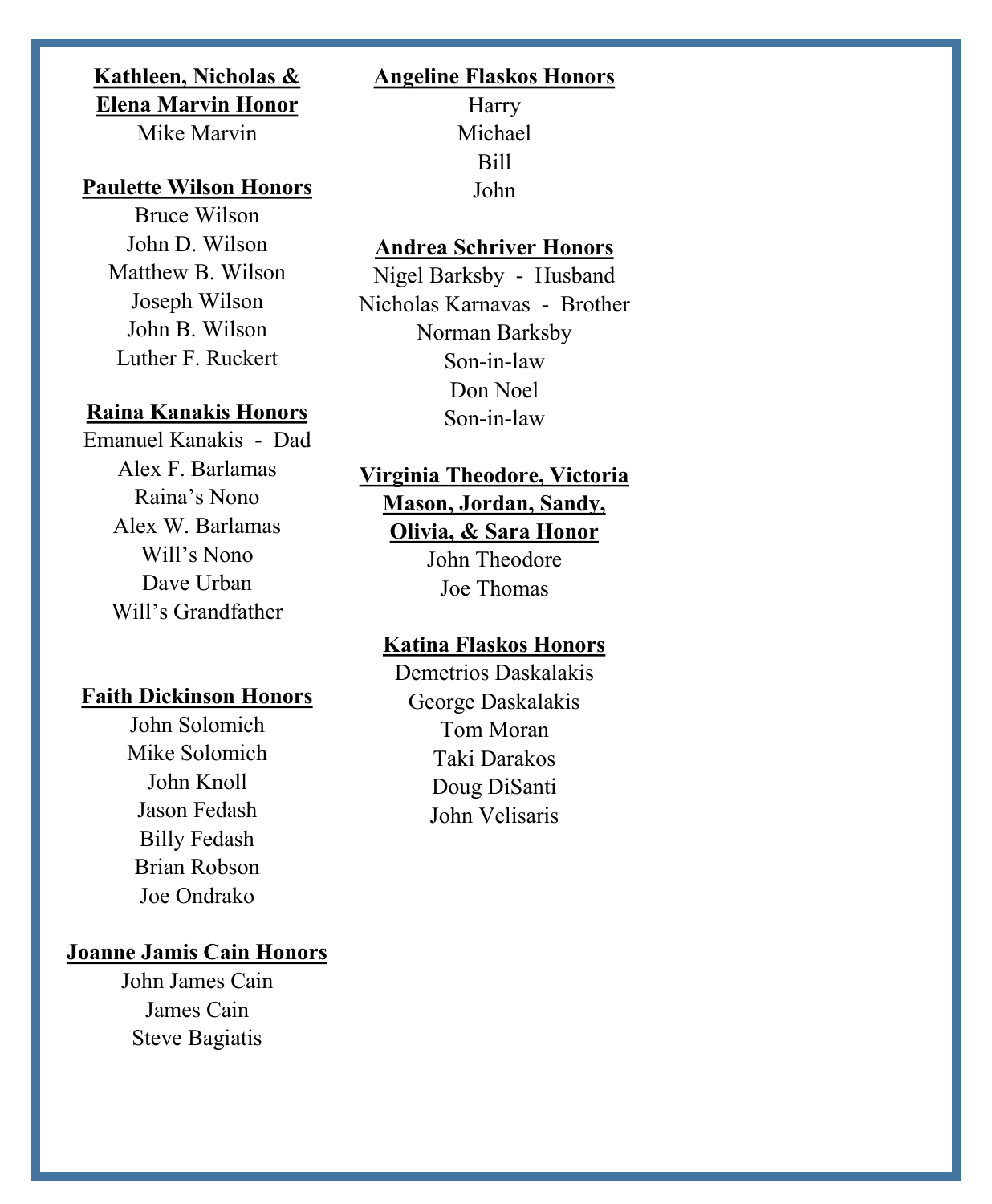# Honoring and

# REMEMBERING OUR FATHERS

# FATHER'S DAY June 19, 2022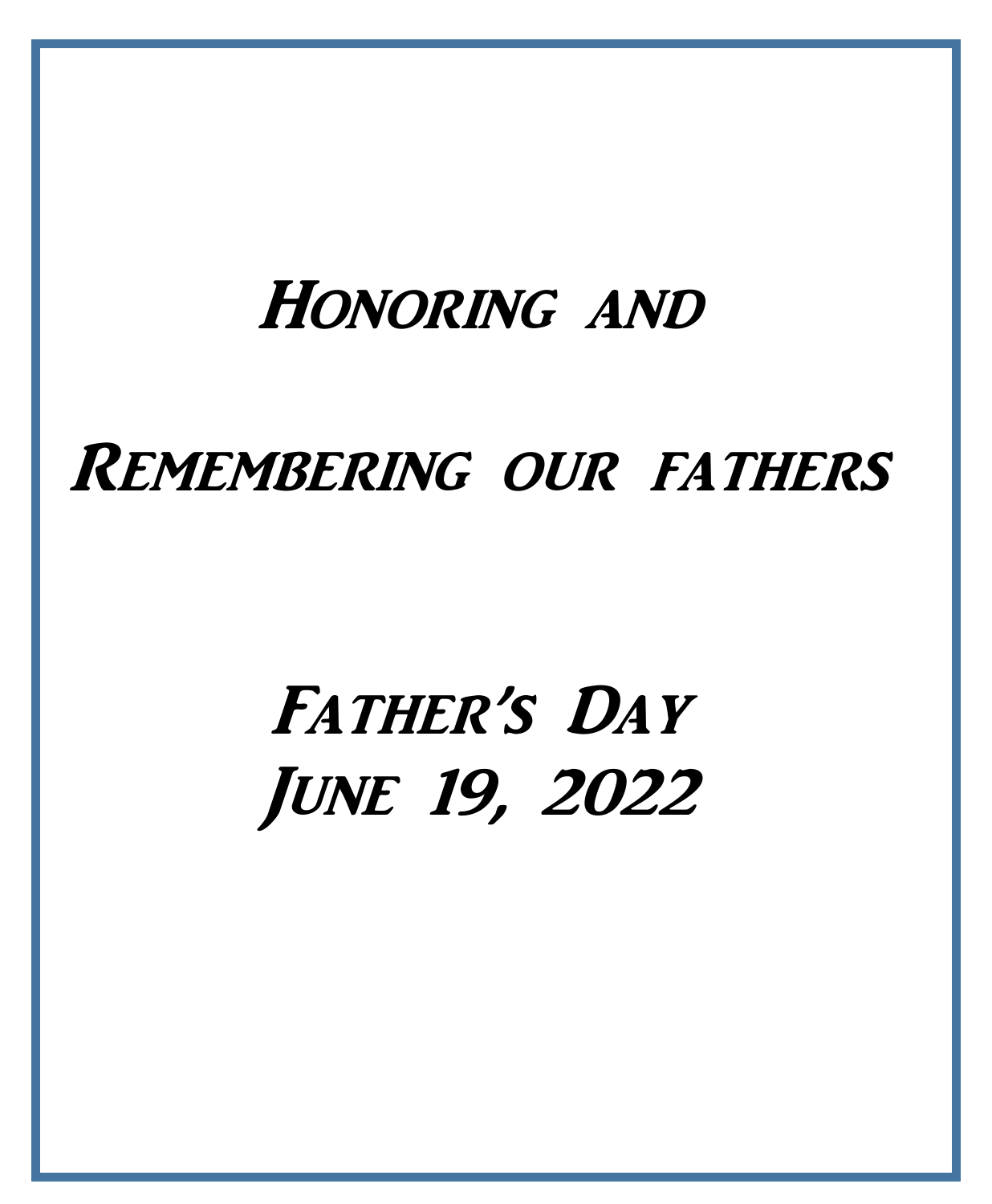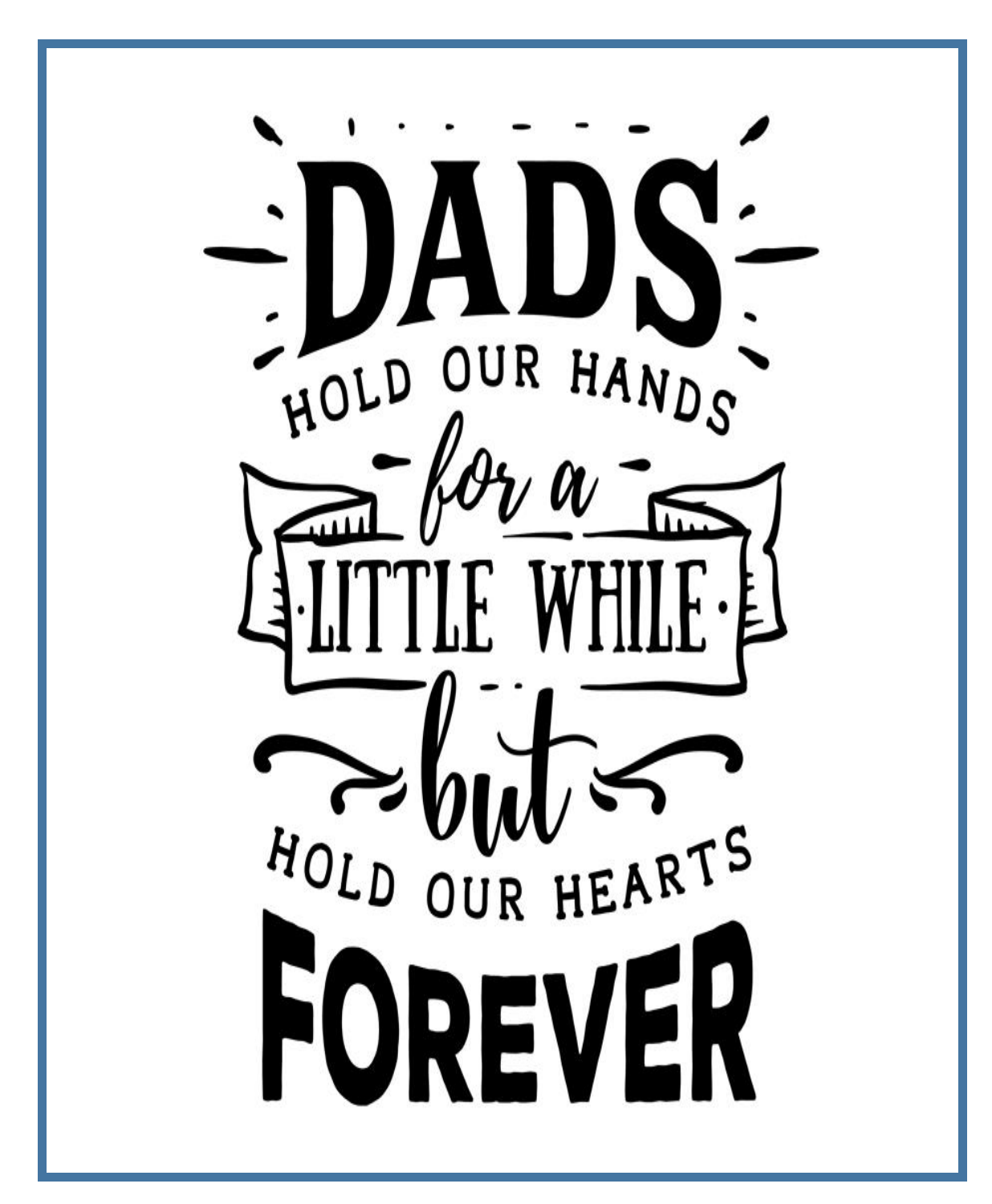# **Remembering our Fathers**

# **Fr. Anastasios & Family Remembers**

George Athanasiou George Bertos Bill Rizos

# **Faith Dickinson Remembers**

Peter Theodorous John Solomich

### **Angeline Flaskos Remembers**

Antonio Anthony Nick Jimmy

**Yvonne Barlamas Remebers** Franzee Barlamas

**Adam Gradek Remebers** Franzee Barlamas

# **Vanessa Kalcevic Remembers** Nikolaos Somarakis

# **Madeline Karnavas Remembers** John Niaros - Father James Niaros - Brother Zacharias Karnavas Husband Andrew Karnavas Father-in-law William Vasilakis - Brother

**Maria Kilker Remembers** Mike Skeriotis

**Josephine Leaf Remembers** Anthony

# **Kathleen Marvin and Valerie Lerch Remember** Emmanuel Zervos

# **Captain Stelios & Mary Menis Remember**

Capt. Markos Menis Theodore Skeriotis Konstantinos Skeriotis Themistocleos Skeriotis

# **Carson and Mia Mohr Remember**

Theodore Pournaras

# **Kiki Niznik Remembers**

Gust Johnson Edward Niznik John Johnson James Johnson

# **Carol Pournaras Remembers**

Ted Walter Archie

**Andrea Schriver Remembers** Phyllis Barksby

**Kathryn Stern Remembers** Boris Anson - Father

# **Helen Zinkham Remembers**

Emmanuel - Husband John - Father-in-law

# **Connie Barlamas Remembers**

Franzee Barlamas Alexander Barlamas John Viores

# **Jackie Bennis Remembers**

James J. Bennis– Father Andrew G. Kyrargyros Grandfather George D. Bennis Grandfather

# **Sophia Chickos Remembers**

George Kyrargyros– Father Andrew Kyrargyros - Brother Anthony Liapes Grandfather Andrew Kyrargyros Grandfather

# **Sophia Contes Remembers** Gus Kayafas

Milton Kayafas William Contes Philip Contes

**Joanne Cottage Remembers** Harry Economos - Father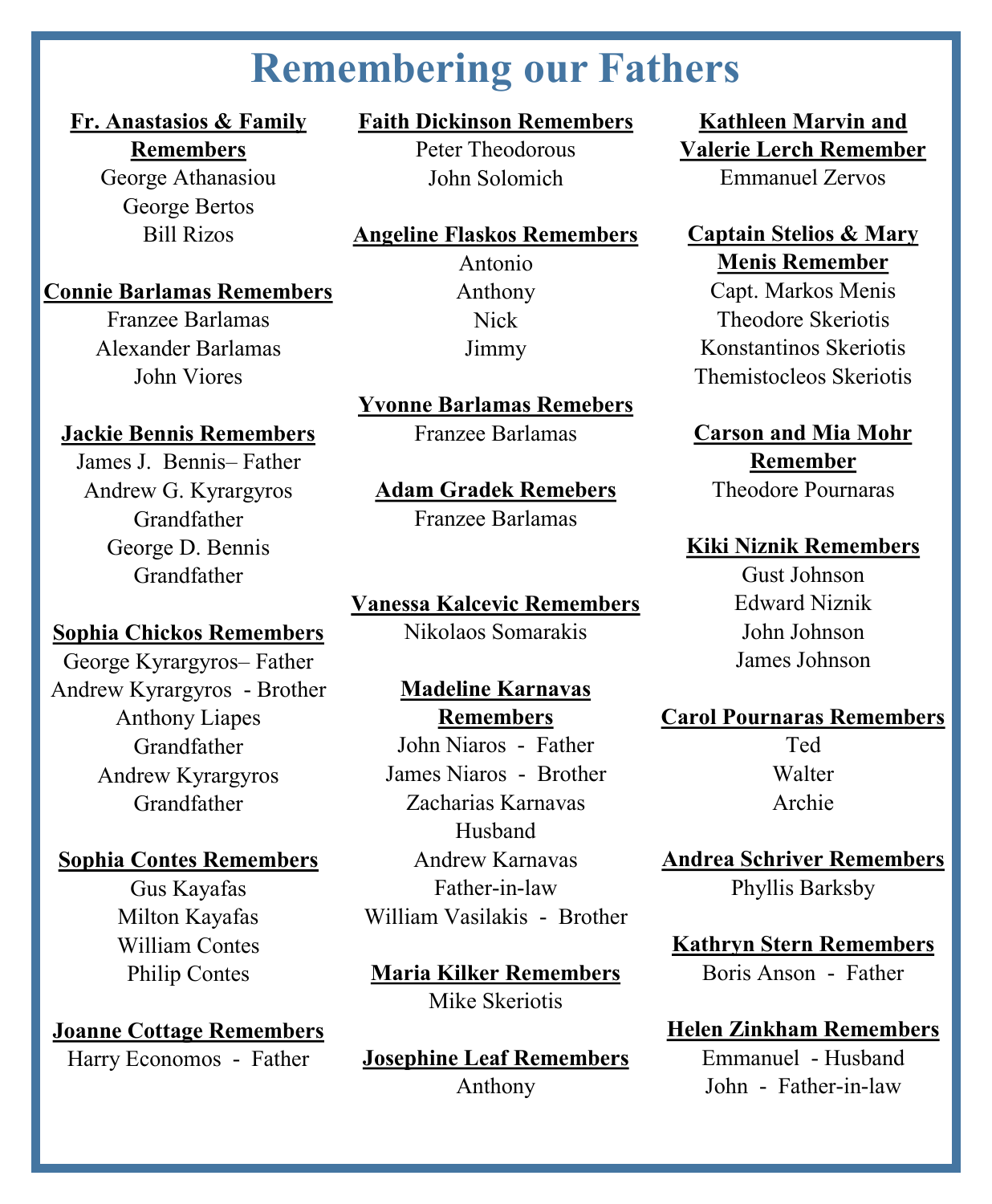**Gus Vasilakis and Family Remember** Sam Z. Vasilakis

### **Paulette Wilson Remembers**

Luther Ruckert Daniel J. Wilson

**Alex Vasilakis & Family Remember** George Vasilakis

Zaharias Vasilakis Demitrios Hronias Panagioti Kolokouris Melis Papadopoulos

**Penny Peters Remembers** James Boudros

> **Thaddeus Skeriotis & Family Rmember** Kosta

**Marianne Stearns Remembers** Mike Manos - Father

Franzee Barlamas - Nono

### **Raina Kanakis Remembers**

Anthony Pagonis Nick Kanakis

**Alexandra Gaitanis Remembers** Nick J. Gaitanis - Husband Andrew G. Kyrargyros Father

**Joanne Jamis Cain Remembers** Michael Jamis Murl Barr

**Andrea Schriver Remembers** Jack Karnvavas - Father

**Katina Eliou Remembers** James Eliou- Father

**Mary Sezenias Remembers** Nicholas Kyrazi - Father

**Paul and Barb Harris Remember** George Harris Jeff Brockelbank

**Argie Neforos Remembers** Peter Neforos

#### **Harriet Hatzis Remembers** Gus Hatzis

George Tsacalis